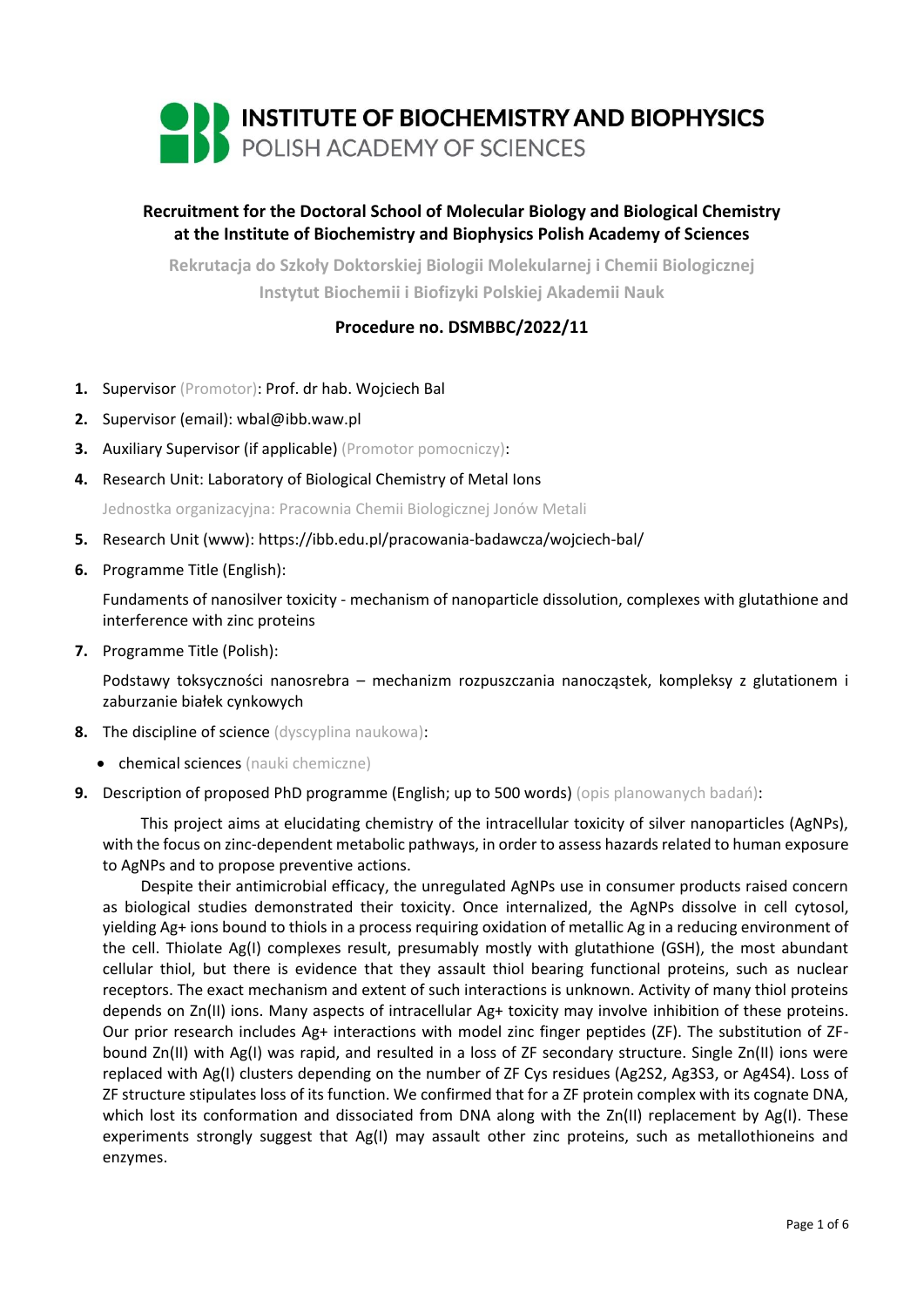The project includes four tasks.

In Task 1 a quantitative study of kinetics and mechanism of dissolution of commonly used AgNPs will be done, with the role of albumin in this process included. The study will use light scattering, electron microscopy, turbidimetry, UV-vis, 109Ag NMR, 1H NMR, ESI-MS and EPR.

In Task 2 Ag(I)-GSH complexes and possible ternary species will be characterized by spectroscopy, ESI-MS and potentiometry, to yield complex affinities as a reference for protein studies.

Task 3 will include a 6-month stay of the doctoral student in the Laboratory of Chemistry and Biology of Metals at the University Grenoble Alpes, France, where the hepatocyte-derived HepG2 cell line has been developed as a biological model for studying the liver toxicity of AgNPs. This stay will help verify the hypotheses formulated in Tasks 1 and 2 regarding the protective role of GSH. For this purpose, cellular GSH will be manipulated, and oxidative stress, mitochondrial function, genomic stability, DNA repair and apoptosis will be studied. The activities of prospective zinc proteins planned for Task 4 will also be followed. Levels of silver, zinc and other metal ions in these cells will be determined at IBB PAS.

In Task 4 the Ag(I) assault on ZF proteins, other DNA-handling zinc proteins, metallothioneins, and zinc enzymes will be studied, and the putative protective GSH effect further investigated on the molecular level of reference. This task will be realized in collaboration with the Laboratory of Food Chemistry and Toxicology, Karlsruhe Institute of Technology (Professor Andrea Hartwig).

- **10.** Literature references related to conducted/planned research (literatura związana z planowanymi badaniami) [maximum 3][please, include DOI]:
	- K. Kluska, M. D. Peris-Díaz, D. Płonka, A. Moysa, M. Dadlez, A. Deniaud, W. Bal, A. Krężel, Formation of highly stable multinuclear Ag(I)-sulfur clusters in zinc fingers disrupts their structure and function. Chem. Commun. 56, 1329-1332, 2020.

DOI: 10.1039/c9cc09418k

• V. Tardillo-Suarez, E. Karepina, B. Gallet, C. Cottet-Rousselle, M. Chevallet, P. Charbonnier, C. Moriscot, I. Michaud-Soret, W. Bal, A. Fuchs, R. Tucoulou, P.-H. Jouneau, G. Veronesi, A. Deniaud, Nuclear Translocation of Silver ions and Hepatocyte Nuclear Receptor Impairment upon Exposure to Silver Nanoparticles. Environ. Sci.: Nano 7, 1373-1387, 2020.

DOI: 10.1039/c9en01348b

- K. Kluska, G. Veronesi, A. Deniaud, B. Hajdu, B. Gyurcsik, W. Bal, A. Krężel, Resolving structure of silver fingers by high-resolution X-ray absorption spectroscopy – new insight into functional damage of zinc fingers. Angew. Chem. 61, art. no. e202116621, 2022. doi.org/10.1002/anie.202116621
- **11. Requirements for the candidate** (wymagania):
- **a)** hold a degree of Master of Science [*Magister*], Master of Engineering [*Magister Inżynier*], medical doctor or equivalent in the field of: exact sciences, natural sciences, medical sciences or related disciplines, granted by a Polish or foreign university; a person who does not possess the qualifications described above may take part in the competition, but must obtain the qualifications in question and provide the relevant documents before the start of the programme at the Doctoral School (i.e., October 1, 2022);

posiadanie tytułu zawodowego magistra, magistra inżyniera, lekarza lub innego równorzędnego na polskiej lub zagranicznej uczelni w dziedzinie: nauk ścisłych, przyrodniczych, medycznych lub pokrewnych; w naborze może wziąć udział osoba nieposiadająca kwalifikacji opisanych w zdaniu poprzedzającym, jednak musi je uzyskać i stosowne dokumenty dostarczyć przed rozpoczęciem kształcenia w Szkole Doktorskiej (tj. przed 1 października 2022 r.)

### **b)** Laboratory experience in studying metal complexes of biomolecules or organic molecules

Doświadczenie laboratoryjne w badaniach kompleksów metali z biomolekułami lub cząsteczkami organicznymi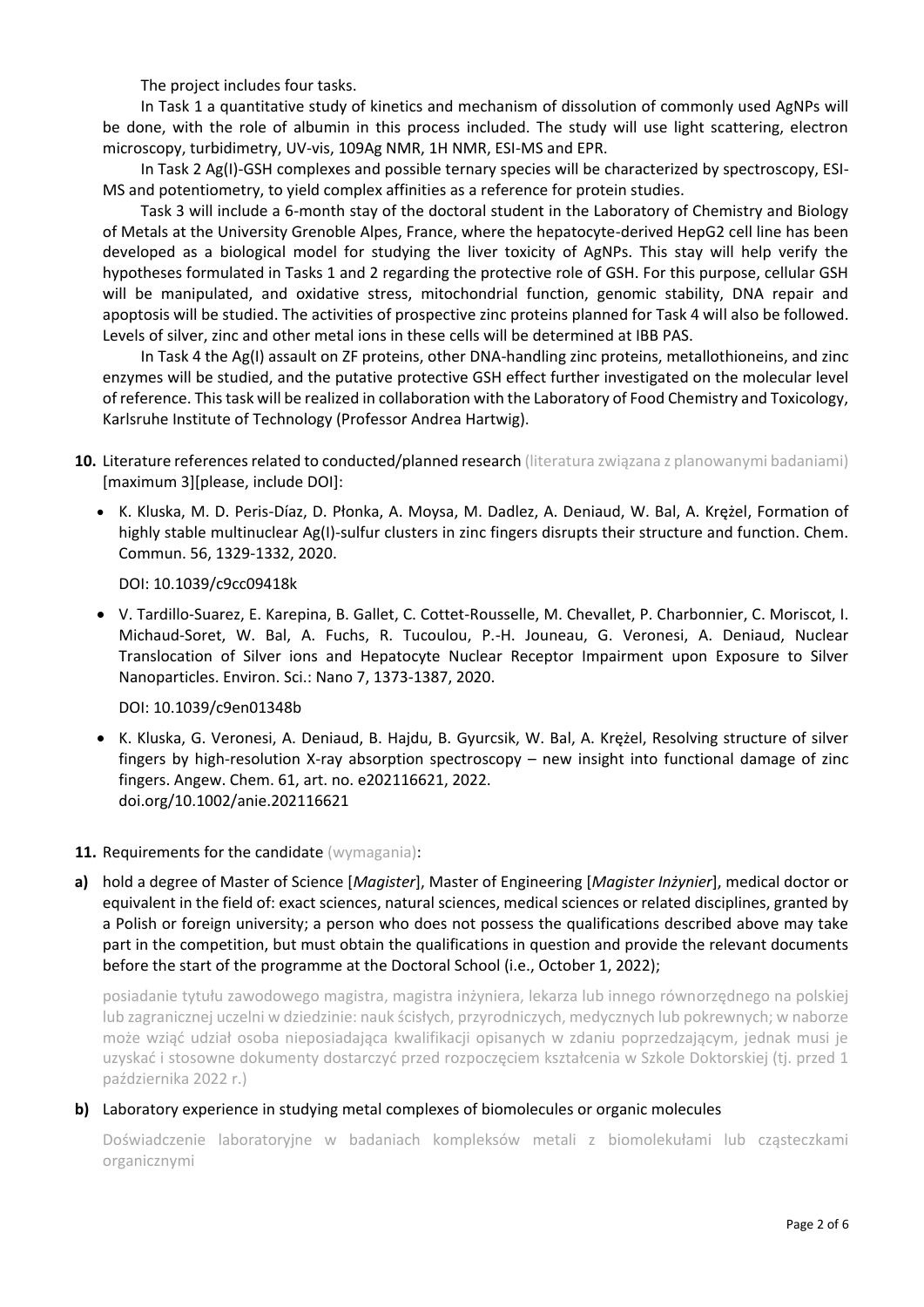### **c)** Experience in handling oxidation-prone reactants

Doświadczenie w pracy z reagentami podatnymi na utlenianie

### **d)** Basic knowledge of spectroscopic techniques

Podstawowa znajomość technik spektroskopowych

### **12.** Scholarship amount (net, PLN):

1st year: 3 700;

2nd year: 3 700;

3rd year: 4 500;

### 4th year: 4 500;

Wysokość stypendium (netto, PLN):

Pierwszy rok: 3 700;

Drugi rok: 3 700;

Trzeci rok: 4 500;

Czwarty rok: 4 500;

### **13.** Number of positions available: 1

Liczba dostępnych miejsc: 1

### **14.** Deadline for submission of documents: **from 1st to 15th June 2022 (documents must not be submitted earlier than June 1, 2022)**

Termin rozpoczęcia i zakończenia przyjmowania dokumentów: **od 1 czerwca do 15 czerwca 2022 r. (dokumenty nie mogą być złożone przed 1 czerwca 2022)**

### **15.** Selected candidates will be invited for **the interview** that **will take place from 20th to 24th June 2022** (the exact date will be given in the invitation).

Wybrani kandydaci zostaną zaproszeni na rozmowę kwalifikacyjną, która odbędzie się w terminie **od 20 do 24 czerwca 2022 r.** (dokładny termin zostanie przekazany w zaproszeniu na rozmowę).

### **16.** The recruitment procedure will be completed until **June 28, 2022.**

Termin rozstrzygnięcia konkursu **28 czerwca 2022 r.**

### **17.** Required documents:

**a)** an application for admission to the Doctoral School, together with consent to the processing of personal data for the recruitment procedure and a statement on familiarising oneself with recruitment rules and conditions; [\(link to the form\)](https://ibb.edu.pl/app/uploads/2022/05/application-form_doctoralschool_ibb-pas.docx)

podanie o przyjęcie do Szkoły Doktorskiej wraz ze zgodą na przetwarzanie danych osobowych na potrzeby postępowania rekrutacyjnego oraz oświadczeniem o zapoznaniu się z zasadami i warunkami rekrutacji; ([odnośnik do formularza](https://ibb.edu.pl/app/uploads/2022/05/application-form_doctoralschool_ibb-pas.docx))

### **b)** a copy of the diploma from a university or the candidate's statement on the estimated graduation date;

odpis dyplomu ukończenia uczelni wyższej lub oświadczenie kandydata o przewidywanym zakończeniu studiów;

**c)** a scientific curriculum vitae including information on the candidate's participation in scientific projects and other related activities, such as publications, involvement in science club, participation in academic conferences with an oral or poster presentation, national and international internships, prizes and awards, participation in grants, popularization of science, voluntary work;

życiorys naukowy zawierający informacje o udziale kandydata w projektach naukowych i innych aktywnościach związanych z działalnością naukową taką jak: publikacje, prace w kołach naukowych, udział w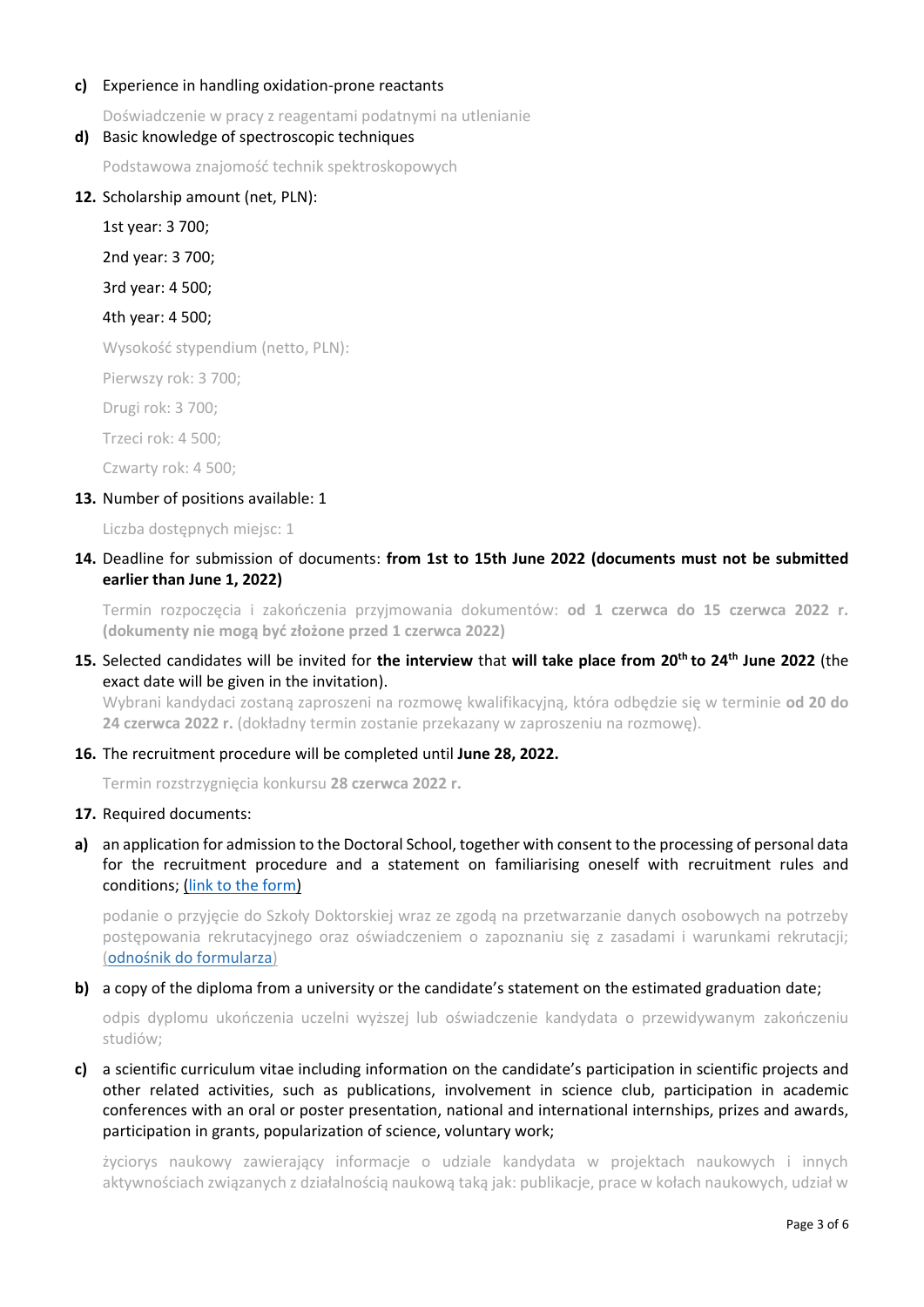konferencjach naukowych z referatem, posterem, staże krajowe i zagraniczne, nagrody i wyróżnienia, udział w grantach, popularyzacji nauki, wolontariacie;

**d)** a list of completed university courses with marks;

wykaz ukończonych kursów uniwersyteckich wraz z ocenami;

#### **e)** a motivation letter;

list motywacyjny;

**f)** contact details to at least one academic adviser or academic staff member holding at least a doctor's degree, who has agreed to give an opinion on the applicant. The opinion should not be attached to the application;

dane kontaktowe do co najmniej jednego dotychczasowego opiekuna naukowego lub innego pracownika naukowego ze stopniem co najmniej doktora, który zgodził się wcześniej wydać opinię na temat kandydata. Opinii nie należy załączać do aplikacji;

**g)** in the case of having a disability certificate or a certificate on the degree of disability, or a certificate referred to in Article 5 and Article 62 of the Act of 27 August 1997 on Vocational and Social Rehabilitation and Employment of Persons with Disabilities – a statement of holding such certificate;

w przypadku posiadania orzeczenia o niepełnosprawności lub orzeczenia o stopniu niepełnosprawności albo orzeczenia, o którym mowa w art. 5 oraz art. 62 ustawy z dnia 27 sierpnia 1997 r. o rehabilitacji zawodowej i społecznej oraz zatrudnianiu osób niepełnosprawnych – oświadczenie o jego posiadaniu;

**h)** candidates holding a diploma of completing studies abroad shall additionally attach a certified translation of the diploma, including the supplement, into Polish or English, unless the diploma or an official copy thereof, including the supplement, has been issued in English.

kandydat legitymujący się dyplomem ukończenia studiów za granicą składa dodatkowo poświadczone tłumaczenie dyplomu, wraz z suplementem, na język polski lub angielski, chyba, że dyplom lub jego oficjalny odpis, wraz z suplementem, został wydany w języku angielskim;

- **18.** Language of documents (język dokumentów):
	- either English or Polish up to the candidate's choice (angielski lub polski do wyboru przez kandydata)

**19.** How to apply (jak złożyć aplikację):

• Use the Application form for admission to the Doctoral School [\(link to the form\)](https://ibb.edu.pl/app/uploads/2022/05/application-form_doctoralschool_ibb-pas.docx)

Użyj formularza Podania o przyjęcie do Szkoły Doktorskiej ([odnośnik do formularza](https://ibb.edu.pl/app/uploads/2022/05/application-form_doctoralschool_ibb-pas.docx))

• Merge all required documents as a single pdf file

Połącz wszystkie dokumenty w jeden plik formatu pdf

• Send this file as an attachment to [PhDschool-recruitment@ibb.waw.pl](mailto:PhDschool-recruitment@ibb.waw.pl) **or** post documents to

Doctoral School (room 41) Institute of Biochemistry and Biophysics Polish Academy of Sciences Pawinskiego 5a 02-106 Warszawa Poland

Wyślij plik pdf na adres [PhDschool-recruitment@ibb.waw.pl](mailto:PhDschool-recruitment@ibb.waw.pl) lub prześlij dokumenty na adres:

Szkoła Doktorska (pokój 41) Instytut Biochemii i Biofizyki Polska Akademia Nauk ul. Pawińskiego 5a 02-106 Warszawa Polska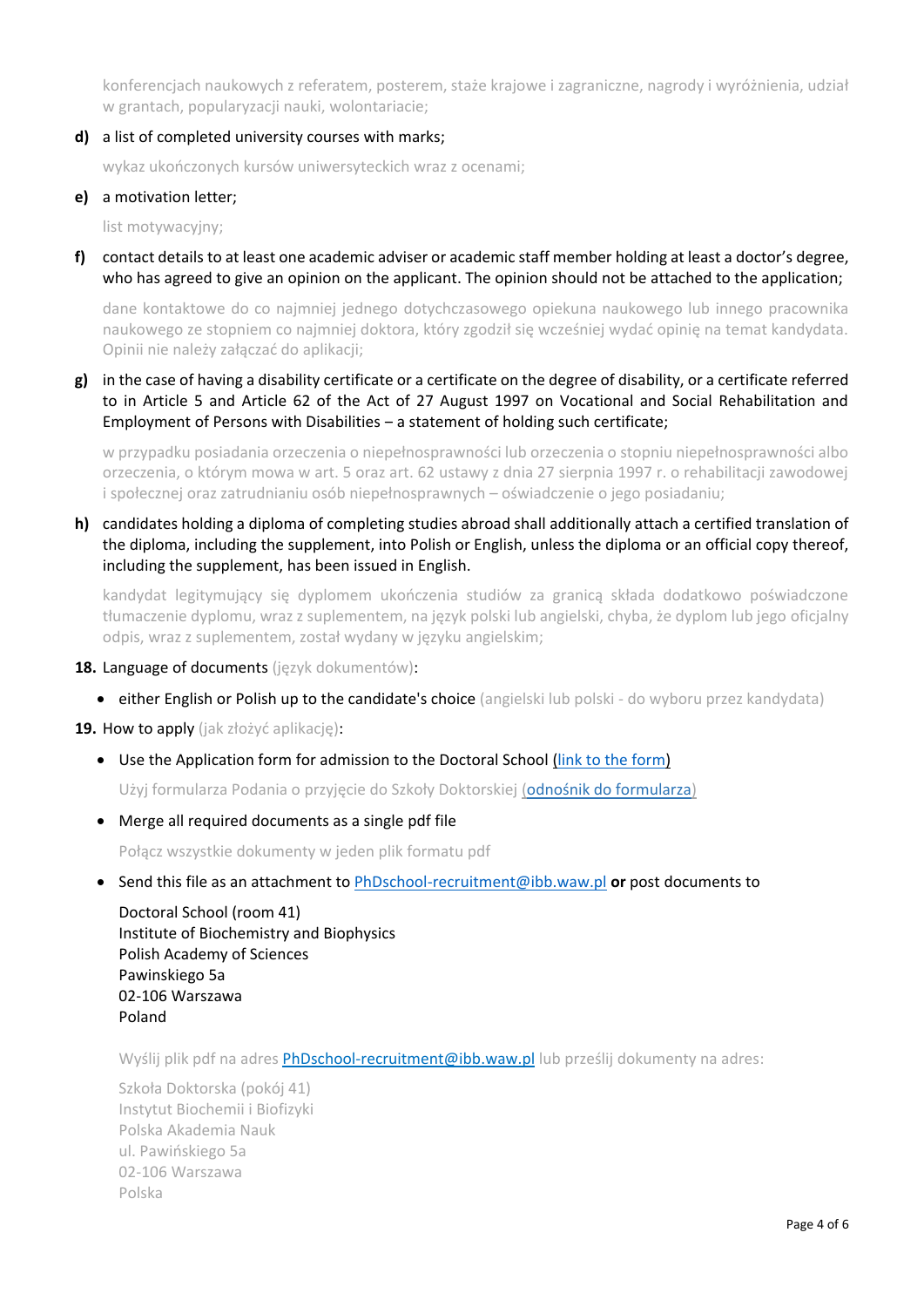• Include "**Procedure no. DSMBBC/2022/11**" and your first and last name as the subject of the e-mail

W tytule wiadomości e-mail umieść "**Procedure no. DSMBBC/2022/11"** oraz Twoje imię i nazwisko.

• The application must contain all documents described in section 17

Aplikacja musi zawierać wszystkie dokumenty opisane w punkcie 17

- **20.** The recruitment process consists of two stages:
- **a)** selection of candidates by the Committee based on their previous achievements and academic performance presented in the documents submitted; for each position no more than 4 applicants who have achieved the highest scores, but no less than 60% of the maximum points, shall be qualified for the next stage;
- **b)** an interview conducted by the Committee including in particular:
	- a presentation delivered by the candidate containing the outcomes of his/her research (a Master's thesis or other research work carried out by the candidate); the presentation must not last longer than 10 minutes;
	- questions asked by the members of the Committee related to the presented project, the methods used and interpretation of the results obtained;
	- questions asked by the members of the Committee related to the proposed PhD programme described in the recruitment announcement;
	- questions related to the candidate's motivation for scientific work.

Rekrutacja składa się z dwóch etapów:

- **a)** selekcji kandydatów przez Komisję na podstawie dotychczasowych osiągnięć i wyników w nauce przedstawionych w złożonych dokumentach; dla każdego oferowanego miejsca do kolejnego etapu zakwalifikowane zostaną nie więcej niż 4 osoby, które uzyskały najlepszą ocenę, nie mniejszą jednak niż 60% maksymalnej liczby punktów.
- **b)** rozmowy kwalifikacyjnej z Komisją, która obejmuje:
	- prezentację podczas której kandydat przedstawia wyniki swoich badań (pracy magisterskiej lub innej pracy badawczej wykonanej przez kandydata); prezentacja może trwać nie dłużej niż 10 minut;
	- zadanie pytań przez członków Komisji sprawdzających znajomości tematyki przedstawionej przez kandydata, stosowanych przez niego metod oraz umiejętności interpretacji uzyskanych wyników;
	- zadanie pytań przez członków Komisji sprawdzających znajomość tematyki wymienionej w ogłoszeniu o rekrutacji (proponowanym programie badawczym);
	- poznanie motywacji kandydata do pracy naukowej.
- **21.** Language of interview (język rozmowy kwalifikacyjnej):
	- either English or Polish up to the candidate's choice (angielski lub polski do wyboru przez kandydata)
- **22.** Criteria for evaluation of candidates:
- **a)** Stage One
	- learning outcomes (a scale of the evaluation:  $0.0 6.0$  points);
	- participation in a scientific project or an academic conference (a poster or oral presentation) (a scale of the evaluation:  $0.0 - 1.0$  points);
	- co-authorship of a research paper (depending on the role in the publication) (a scale of the evaluation: 0.0  $-1.0$  points);
	- involvement in science club (a scale of the evaluation: 0.0 or 0.5 points);
	- other achievements, e.g., awards, honors, scholarships, domestic and foreign internships, voluntary work, popularization of science (a scale of the evaluation:  $0.0 - 1.5$  points).